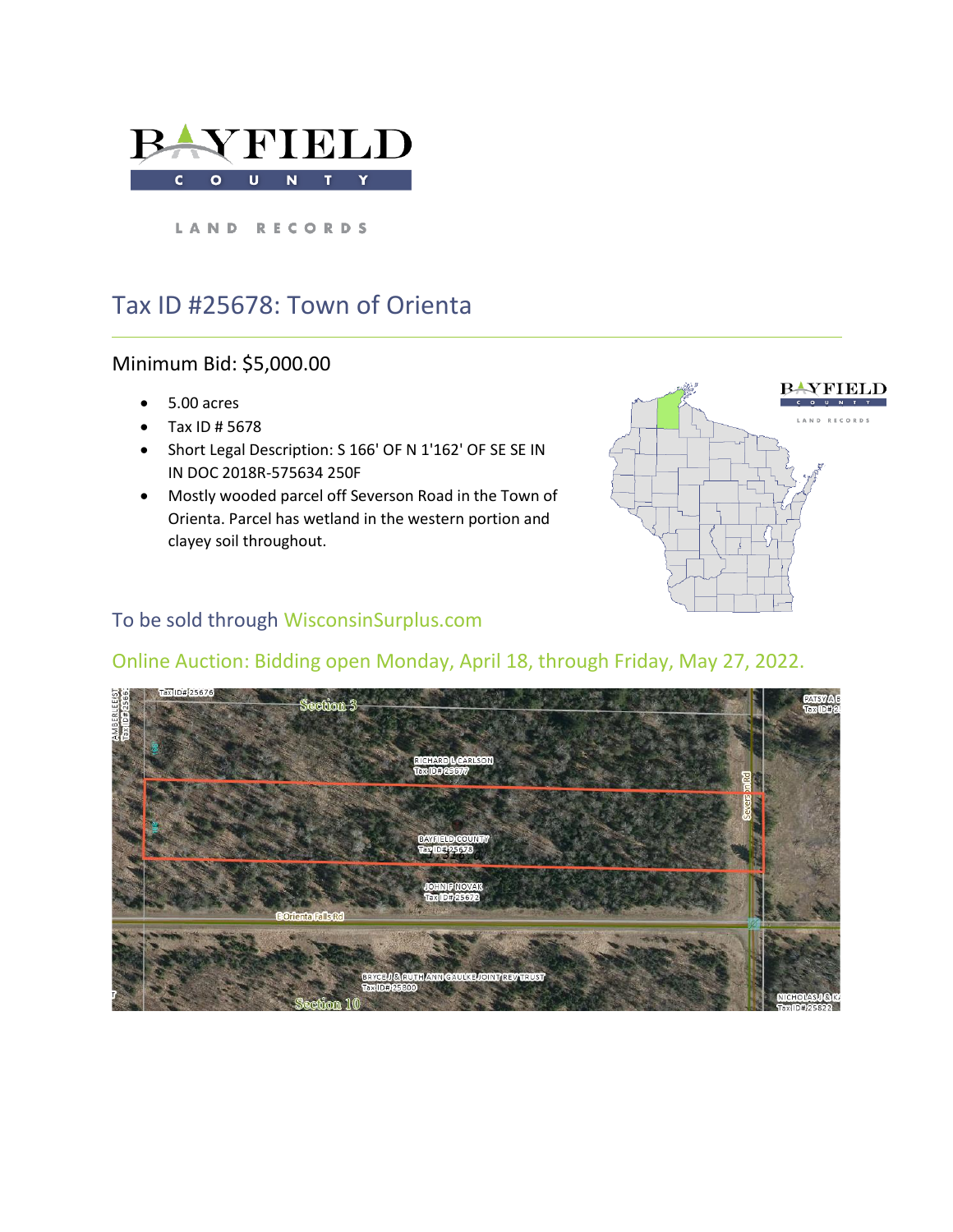#### Site Description

**Property Street Address:** NA; Vacant parcel off Severson Rd **Municipality**: Town of Orienta **Tax ID:** 25678 **Acres:** 5.00 **Lot Dimensions:** 1,305' x 166' **Type of Access to Property:** Street access off Severson Road **School District:** Southshore School District **Structures On Property:** None **Is Property Vacant:** Yes **Is Property Clear of previous owner's personal property:** Yes **Legal Description:** S 166' OF N 1'162' OF SE SE IN IN DOC 2018R-575634 250F

**Additional Information/Descriptions:** Mostly wooded parcel off Severson Road in the Town of Orienta. Parcel has wetland in the western portion and clayey soil throughout.

**Defects:** None

#### Title Information

**Title Type:** Quit Claim Deed

**Deed Transfer Fee:** \$30.00

**Title Transfer Terms:** Property sold as is

**Clear Title:** Title search is strongly recommended

**Additional Terms:** If interested in property, it is strongly recommended to get a title search ASAP. Bayfield County does not offer this and cannot guarantee any issues with title.

#### Tax Info

**Additional Fees/Types:** NA **Estimated Yearly Taxes:** ~\$115.00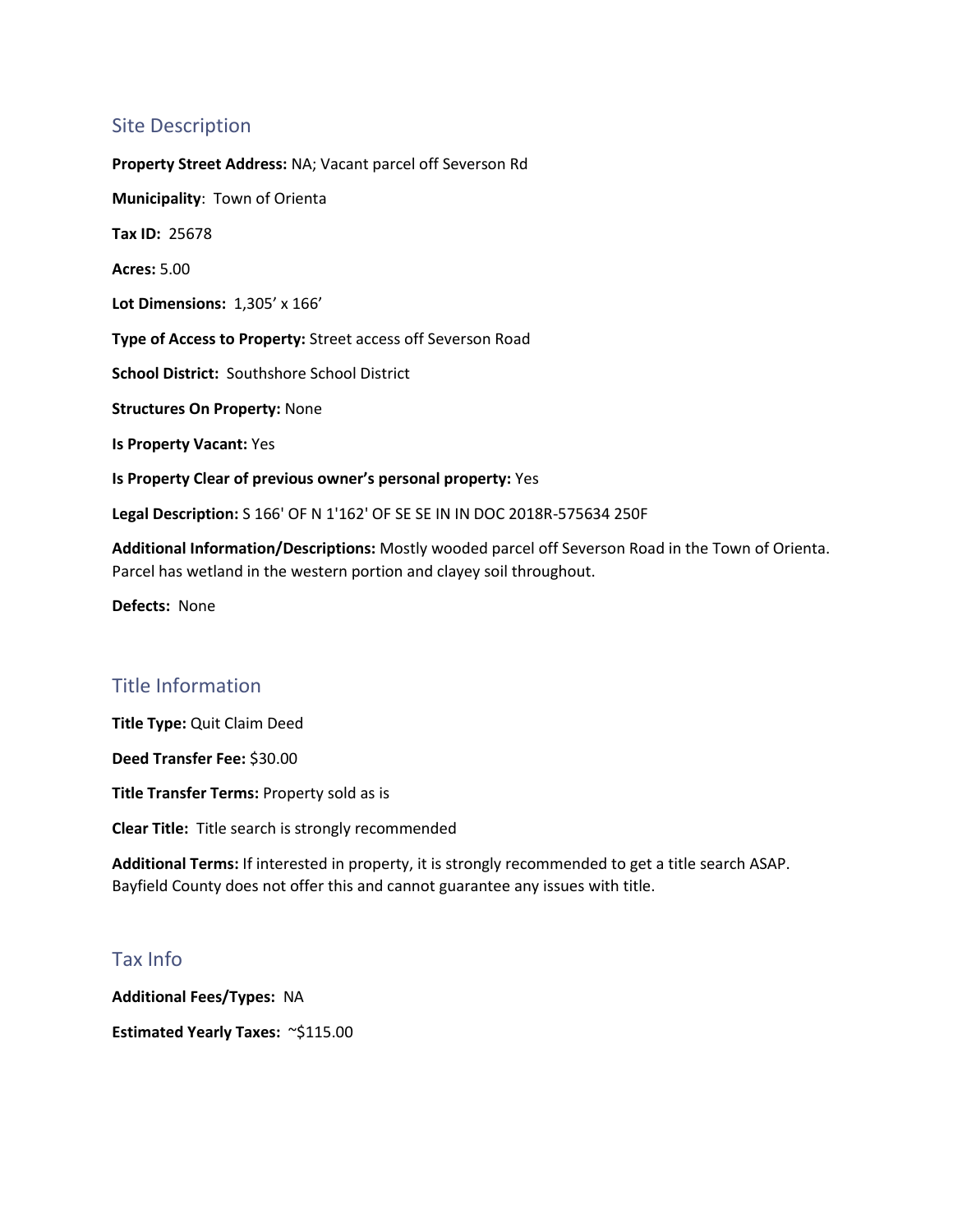#### Zoning

**Zoning:** F1- Forestry

**Is Parcel Buildable?** Yes No Further Info Needed

#### **Overall Condition: Average**

**Comments:** Allowed a dwelling density, all building would need to meet the setbacks that exist at the time of construction.



#### Helpful Links

Link to map: <https://novus.bayfieldcounty.wi.gov/access/master.asp?paprpid=25678> Link to Property Lister Page:<https://novus.bayfieldcounty.wi.gov/access/master.asp?paprpid=25678> Zoning Map: <https://maps.bayfieldcounty.wi.gov/ZoningWAB/?find=25678>